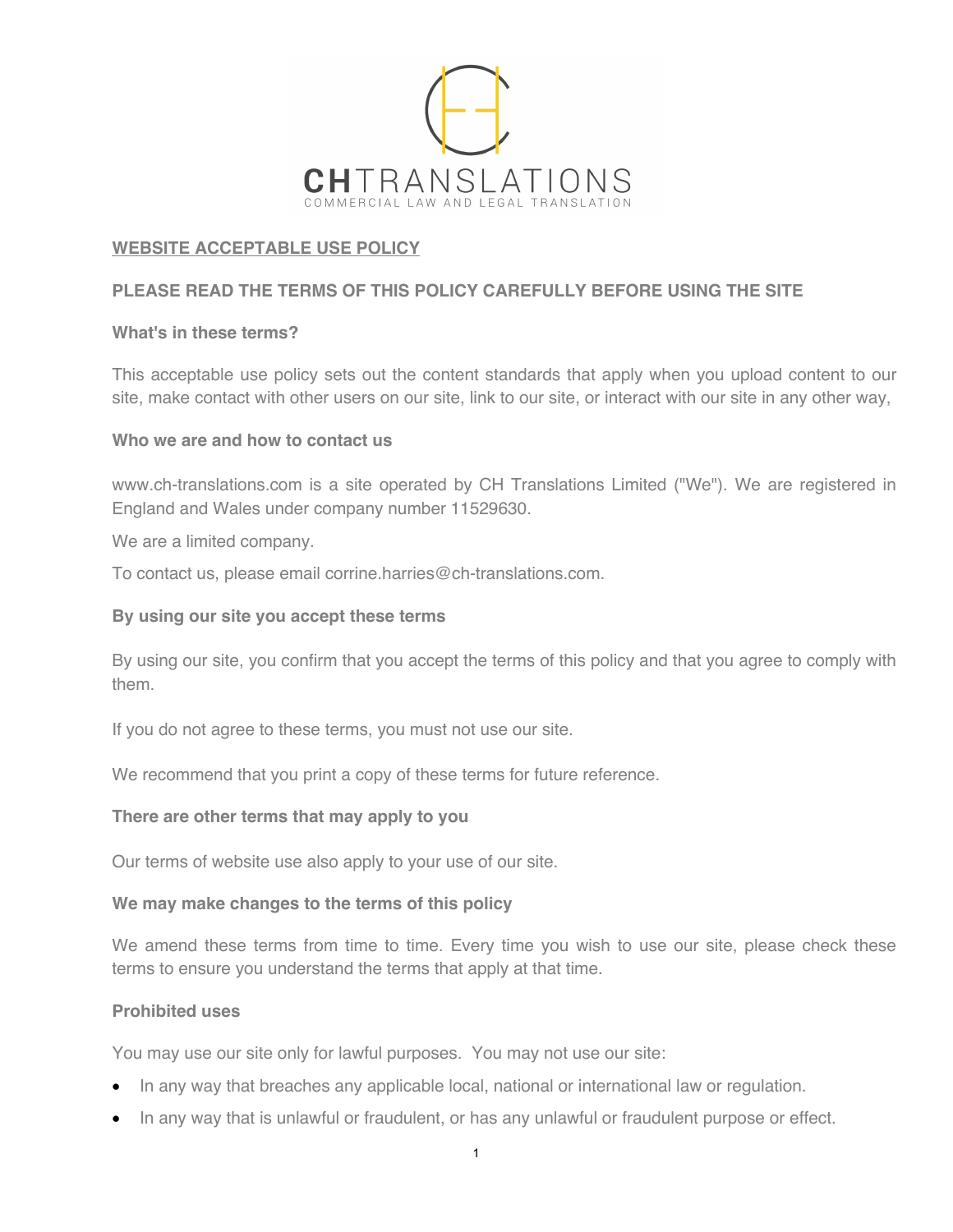

- For the purpose of harming or attempting to harm minors in any way.
- To bully, insult, intimidate or humiliate any person.
- To send, knowingly receive, upload, download, use or re-use any material which does not comply with our content standards set out below.
- To transmit, or procure the sending of, any unsolicited or unauthorised advertising or promotional material or any other form of similar solicitation (spam).
- To knowingly transmit any data, send or upload any material that contains viruses, Trojan horses, worms, time-bombs, keystroke loggers, spyware, adware or any other harmful programs or similar computer code designed to adversely affect the operation of any computer software or hardware.

You also agree:

- Not to reproduce, duplicate, copy or re-sell any part of our site in contravention of the provisions of our terms of website use.
- Not to access without authority, interfere with, damage or disrupt:
	- any part of our site;
	- any equipment or network on which our site is stored;
	- any software used in the provision of our site; or
	- any equipment or network or software owned or used by any third party.

#### **Interactive services**

We may from time to time provide interactive services on our site, including, without limitation:

- Chat functions:
- Bulletin boards:
- The ability to comment on articles and blog posts;
- Newsletter subscriptions.

#### ("**interactive services**").

Where we do provide any interactive service, we will provide clear information to you about the kind of service offered, if it is moderated and what form of moderation is used (including whether it is human or technical).

We will do our best to assess any possible risks for users (and in particular, for children) from third parties when they use any interactive service provided on our site, and we will decide in each case whether it is appropriate to use moderation of the relevant service (including what kind of moderation to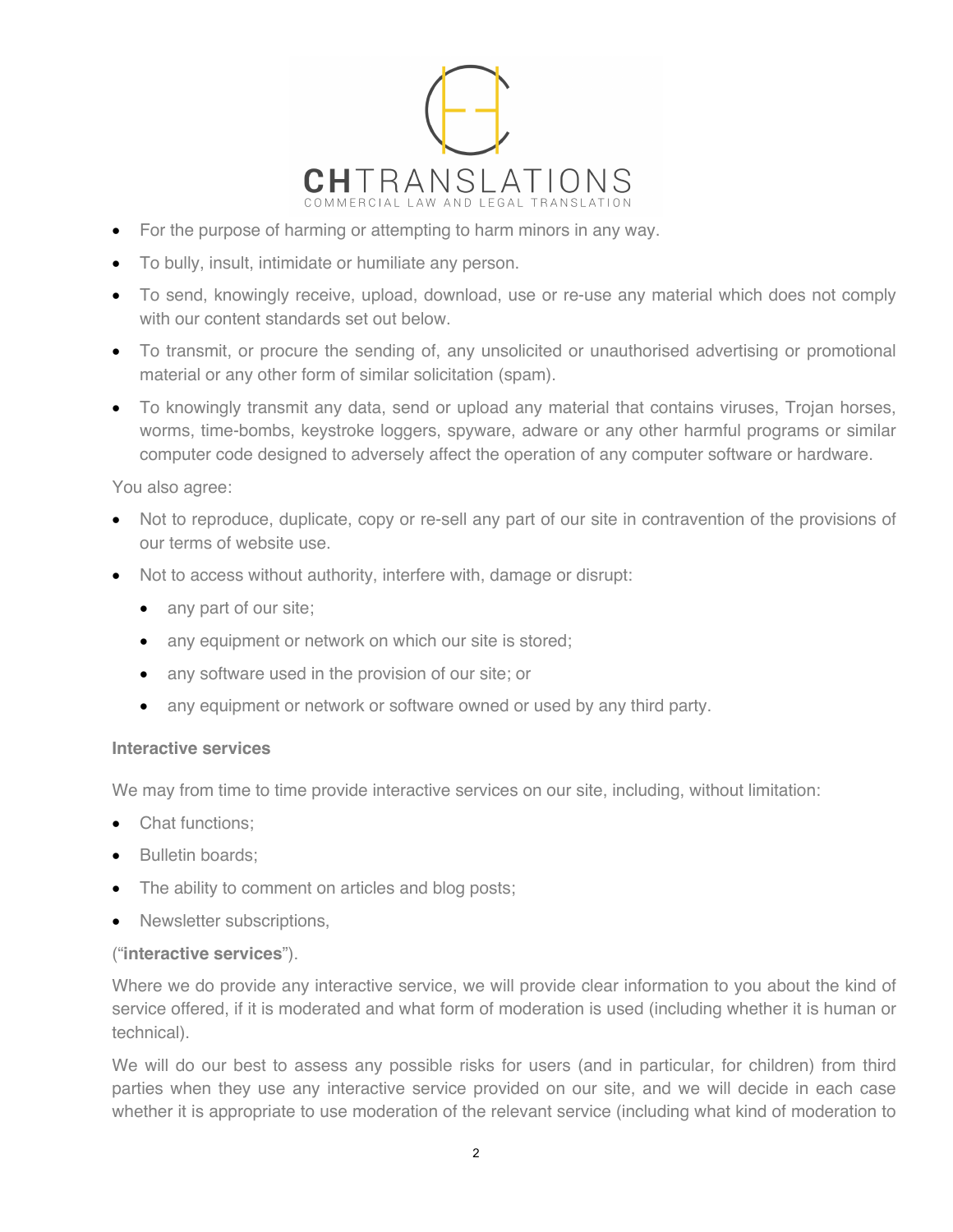

use) in the light of those risks. However, we are under no obligation to oversee, monitor or moderate any interactive service we provide on our site, and we expressly exclude our liability for any loss or damage arising from the use of any interactive service by a user in contravention of our content standards, whether the service is moderated or not.

The use of any of our interactive services by a minor is subject to the consent of their parent or guardian. We advise parents who permit their children to use an interactive service that it is important that they communicate with their children about their safety online, as moderation is not fool proof. Minors who are using any interactive service should be made aware of the potential risks to them.

Where we do moderate an interactive service, we will normally provide you with a means of contacting the moderator, should a concern or difficulty arise.

## **Content standards**

These content standards apply to any and all material which you contribute to our site ("**Contribution**"), and to any interactive services associated with it.

The Content Standards must be complied with in spirit as well as to the letter. The standards apply to each part of any Contribution as well as to its whole.

CH Translations Limited will determine, in its discretion, whether a Contribution breaches the Content Standards.

A Contribution must:

- Be accurate (where it states facts).
- Be genuinely held (where it states opinions).
- Comply with the law applicable in England and Wales and in any country from which it is posted.

A Contribution must not:

- Be defamatory of any person.
- Be obscene, offensive, hateful or inflammatory.
- Bully, insult, intimidate or humiliate.
- Promote sexually explicit material.
- Include child sexual abuse material.
- Promote violence.
- Promote discrimination based on race, sex, religion, nationality, disability, sexual orientation or age.
- Infringe any copyright, database right or trade mark of any other person.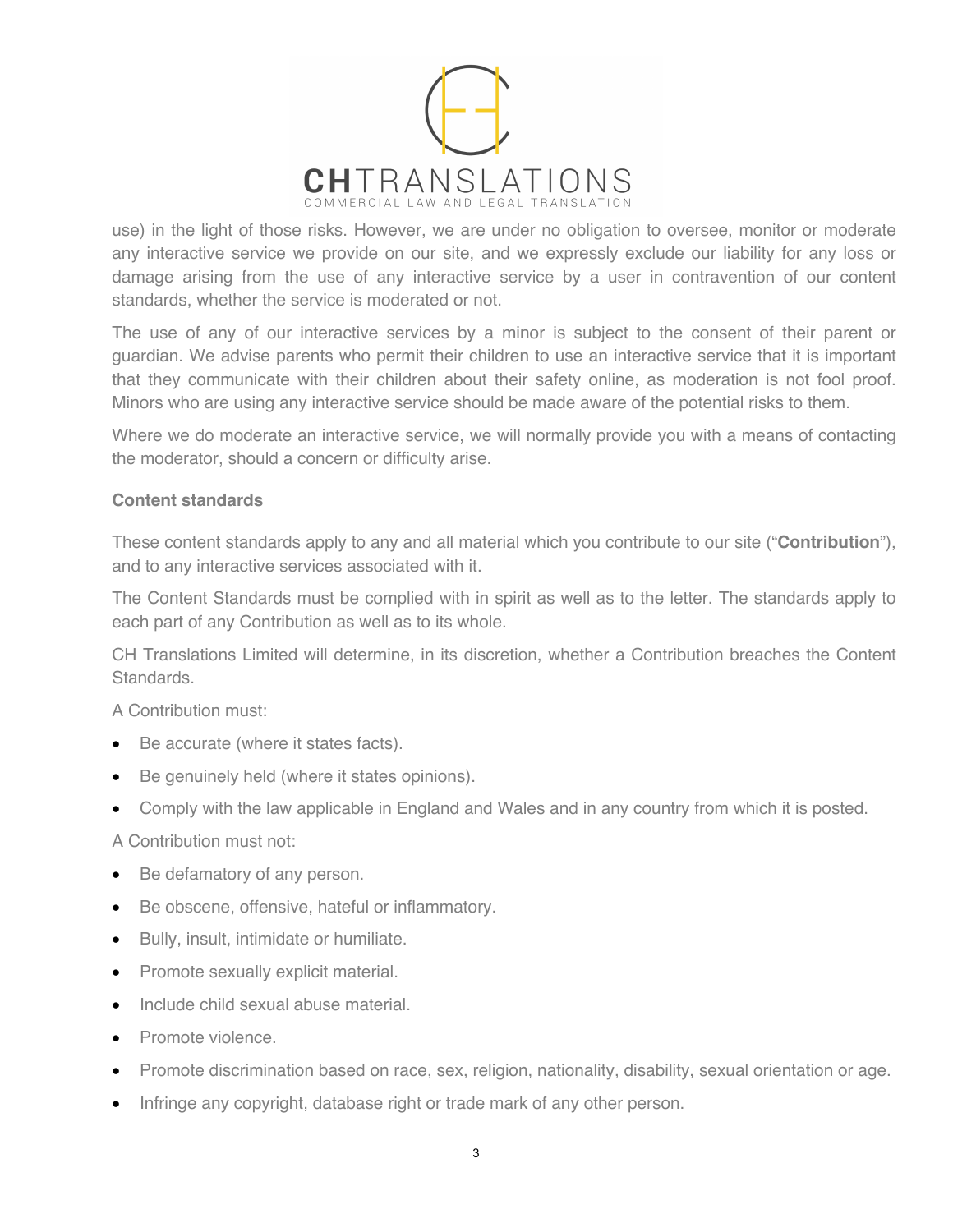

- Be likely to deceive any person.
- Breach any legal duty owed to a third party, such as a contractual duty or a duty of confidence.
- Promote any illegal activity.
- Be in contempt of court.
- Be threatening, abuse or invade another's privacy, or cause annoyance, inconvenience or needless anxiety.
- Be likely to harass, upset, embarrass, alarm or annoy any other person.
- Impersonate any person or misrepresent your identity or affiliation with any person.
- Give the impression that the Contribution emanates from CH Translations Limited, if this is not the case.
- Advocate, promote, incite any party to commit, or assist any unlawful or criminal act such as (by way of example only) copyright infringement or computer misuse.
- Contain a statement which you know or believe, or have reasonable grounds for believing, that members of the public to whom the statement is, or is to be, published are likely to understand as a direct or indirect encouragement or other inducement to the commission, preparation or instigation of acts of terrorism.
- Contain any advertising or promote any services or web links to other sites.

### **Breach of this policy**

When we consider that a breach of this acceptable use policy has occurred, we may take such action as we deem appropriate.

Failure to comply with this acceptable use policy constitutes a material breach of the terms of use upon which you are permitted to use our site, and may result in our taking all or any of the following actions:

- Immediate, temporary or permanent withdrawal of your right to use our site.
- Immediate, temporary or permanent removal of any Contribution uploaded by you to our site.
- Issue of a warning to you.
- Legal proceedings against you for reimbursement of all costs on an indemnity basis (including, but not limited to, reasonable administrative and legal costs) resulting from the breach.
- Further legal action against you.
- Disclosure of such information to law enforcement authorities as we reasonably feel is necessary or as required by law.